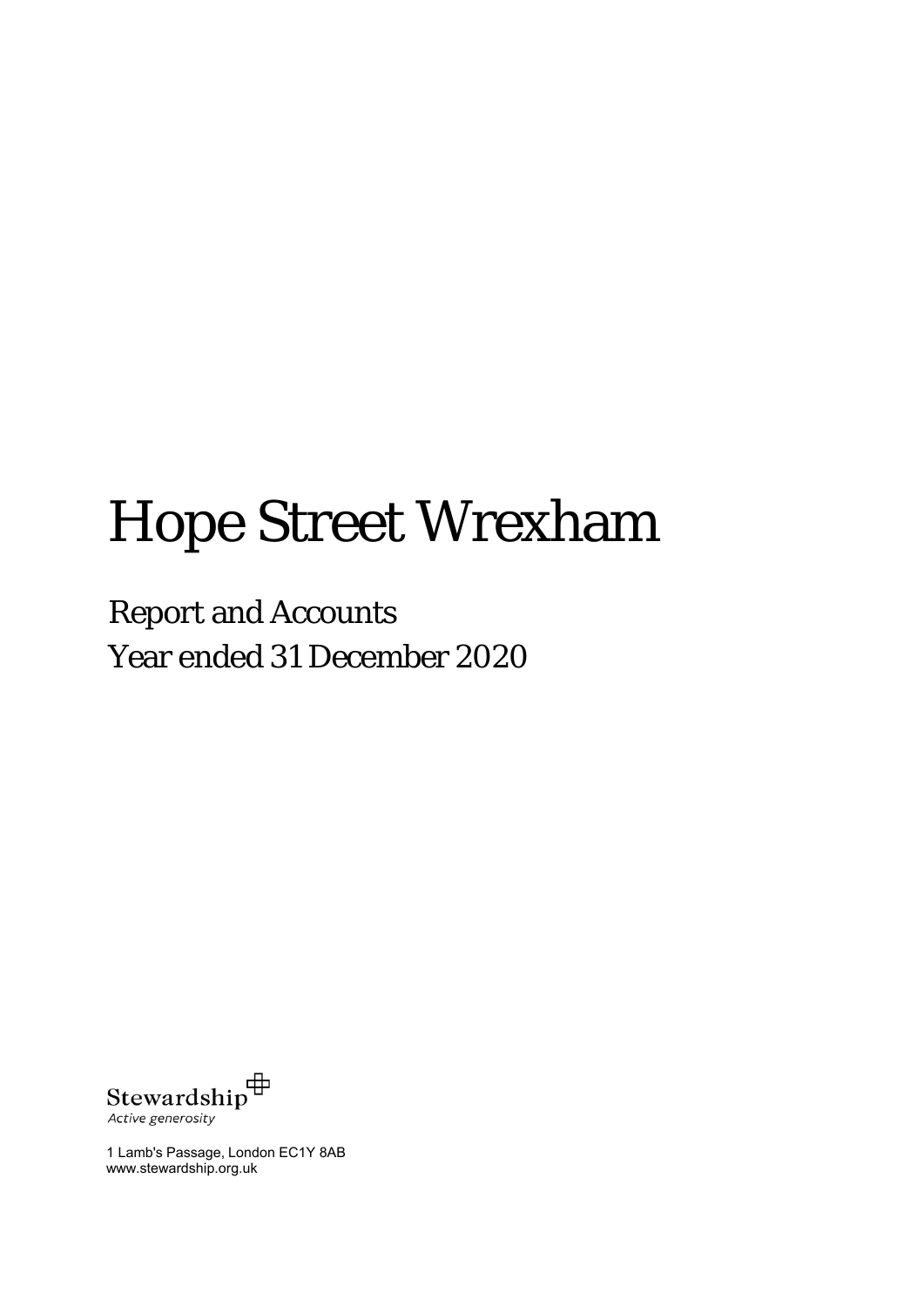# **LEGAL AND ADMINISTRATIVE DETAILS**

# **FOR THE YEAR ENDED 31 DECEMBER 2020**

| ADDRESS FOR CORRESPONDENCE                                     | St Asaph Diocesan Office<br><b>High Street</b><br>St Asaph<br><b>LL17 0RD</b>                                                                |
|----------------------------------------------------------------|----------------------------------------------------------------------------------------------------------------------------------------------|
| <b>GOVERNING DOCUMENT</b>                                      | CIO regstered February 2020, amended July 2020                                                                                               |
| <b>CHARITY REGISTRATION NUMBER</b>                             | 1187815                                                                                                                                      |
| <b>TRUSTEES RESPONSIBLE FOR</b><br><b>MANAGING THE CHARITY</b> | Robin Elsdon-Dew<br>Paul Freeland (appointed July 2021)<br>Andrew Kitchen<br>Rachel Kitchen<br>Sarah Jackson<br>John Lomas<br>Diane McCarthy |
| <b>BANKERS</b>                                                 | Barclays Bank UK PLC<br><b>Reliance Bank Limited</b>                                                                                         |
| <b>INDEPENDENT EXAMINER</b>                                    | Jaimée Young<br>Stewardship<br>1 Lamb's Passage<br><b>LONDON</b><br>EC1Y 8AB                                                                 |

# **INDEX**

| Page 1      | Legal and Administrative Details  |
|-------------|-----------------------------------|
| Pages 2-7   | <b>Trustees' Report</b>           |
| Page 8      | Independent Examiner's Report     |
| Page 9      | Receipts and Payments Account     |
| Page 10     | Statement of Assets & Liabilities |
| Pages 11-12 | Notes to the Accounts             |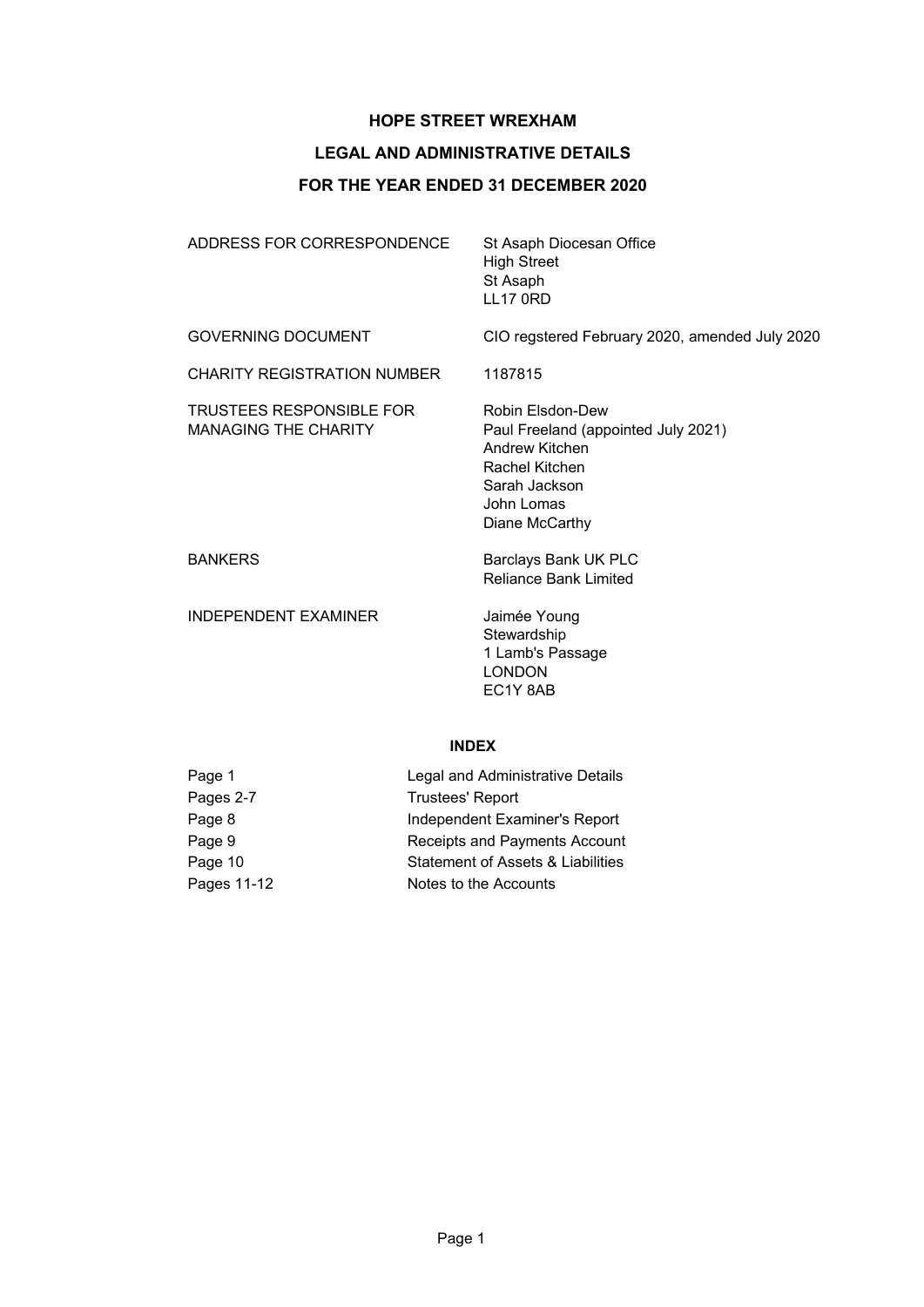# **Hope Street, Wrexham Trustees annual report for the period ending 31 December 2020**

The Board of Trustees present their annual reports for Hope Street Wrexham for the period ending 31 December 2020.

# **Structure, Governance and Management**

# Governing Documents

The organisation is a Charitable Incorporated Organisation, registered with the Charity Commission on 7<sup>th</sup> February 2020. Hope Street Wrexham was established under a constitution document, constituted on  $20<sup>th</sup>$  December 2019 and as amended on  $7<sup>th</sup>$  July 2020.

# **Structure**

The members of the CIO are charity trustees for the purpose of charity law. The Board of Trustees is responsible for the governance and management of the church. The responsibility for leadership of the church's activities, development of its spiritual life and its daily management has been delegated to the Senior Leaders who are supported in that role by the staff team including clergy. The Board of Trustees retains final decisions over policy, employment of staff and finance, and takes responsibility for all matters of legal and regulatory compliance.

Trustees give their time voluntarily and receive no financial benefit from the charity. Trustees are appointed by trustee members and can be appointed by ordinary resolution at a general meeting of members.

# **Decision Making**

Financial and strategic decisions over £10,000 are taken by the entire Board of Trustees. The organisational implementation of the strategy is carried out by senior leadership. The Revds Andrew Kitchen and Rachel Kitchen fulfil the key day to day senior management role. The salary of the key management role is paid by the Diocese in accordance with the agreed salary structure of ordained personnel in the Church in Wales.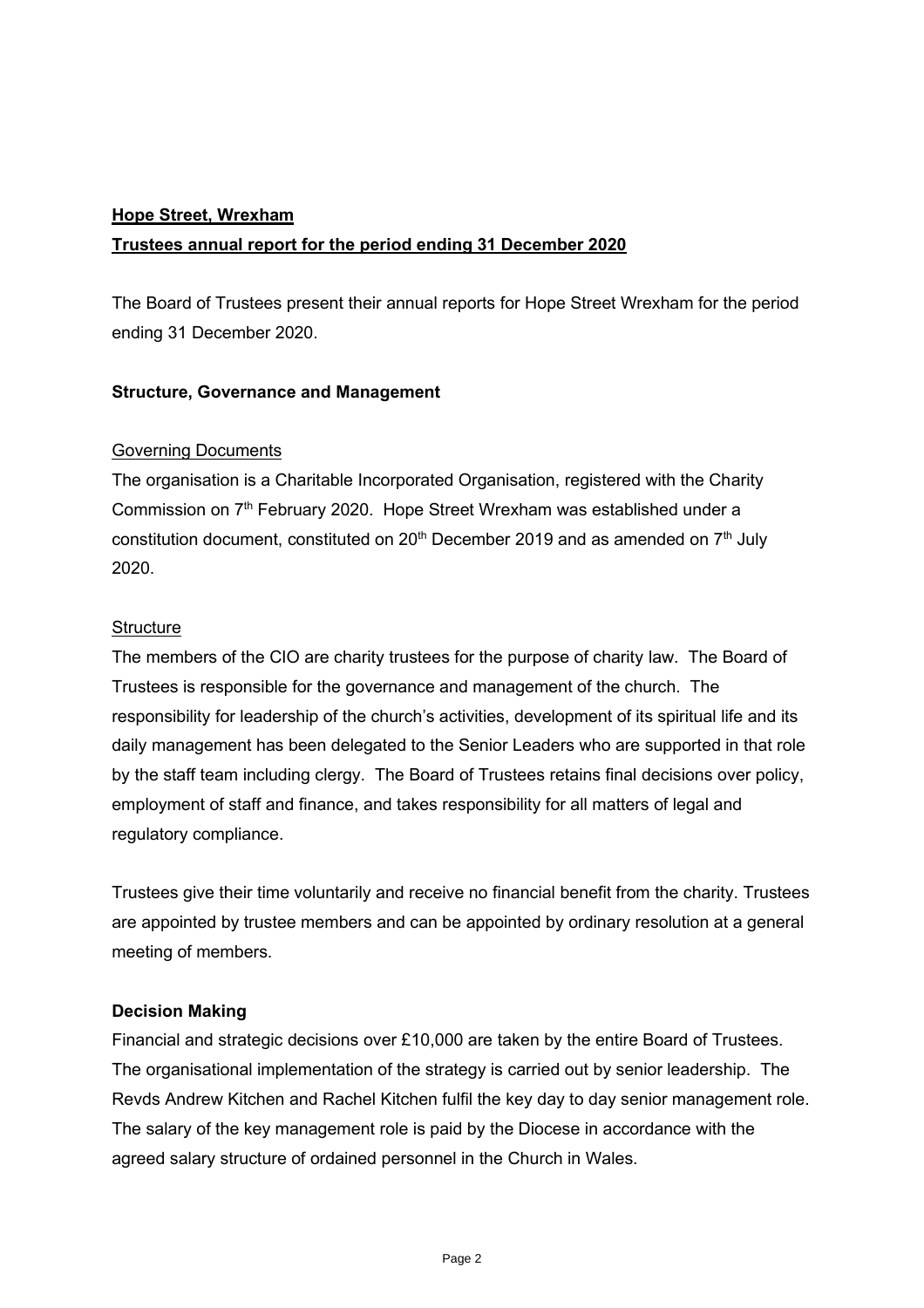# **Training**

All staff, volunteers and trustees undergo a formal recruitment and selection process, followed by an induction period that includes any training considered necessary to effectively perform their role. Senior Leadership of the church consists of clergy, whose pay is set via stipend, the level of which is set by the Diocese.

# **Volunteers**

The church benefits from the dedicated work of a great number of volunteers. The economic contribution of general volunteers is not recognised in the accounts.

# **Objectives and Activities**

Hope Street Wrexham, acting under the name of Hope Street Church, is an Anglican church, led by Revd Andrew Kitchen and Revd Rachel Kitchen, who have been commissioned by the Bishop of St Asaph to plant a resource church in Wrexham.

Our objectives are set out in our governing document, the Constitution, which was agreed by the Board of Trustees in December 2019 and amended in July 2020.

# Our objectives:

The charity's objectives are the advancement of the Christian religion principally:

- through the provision of an Anglican place of worship in the Anglican Diocese of St Asaph, and
- by contributing towards the establishment, renewal and revitalisation of churches in the Diocese and within the wider Anglican communion.

The Board of Trustees is committed to the vision of the church to play our part in the reevangelisation of the nation, the revitalisation of the church and the transformation of society by being 'a people of hope, following Jesus, giving ourselves away to see Wrexham renewed.' In accordance with the vision statement, the church aims to meet its objectives through the provision of church services, courses and planting churches. Given the diversity of the church's activities, performance is measured on a case by case basis.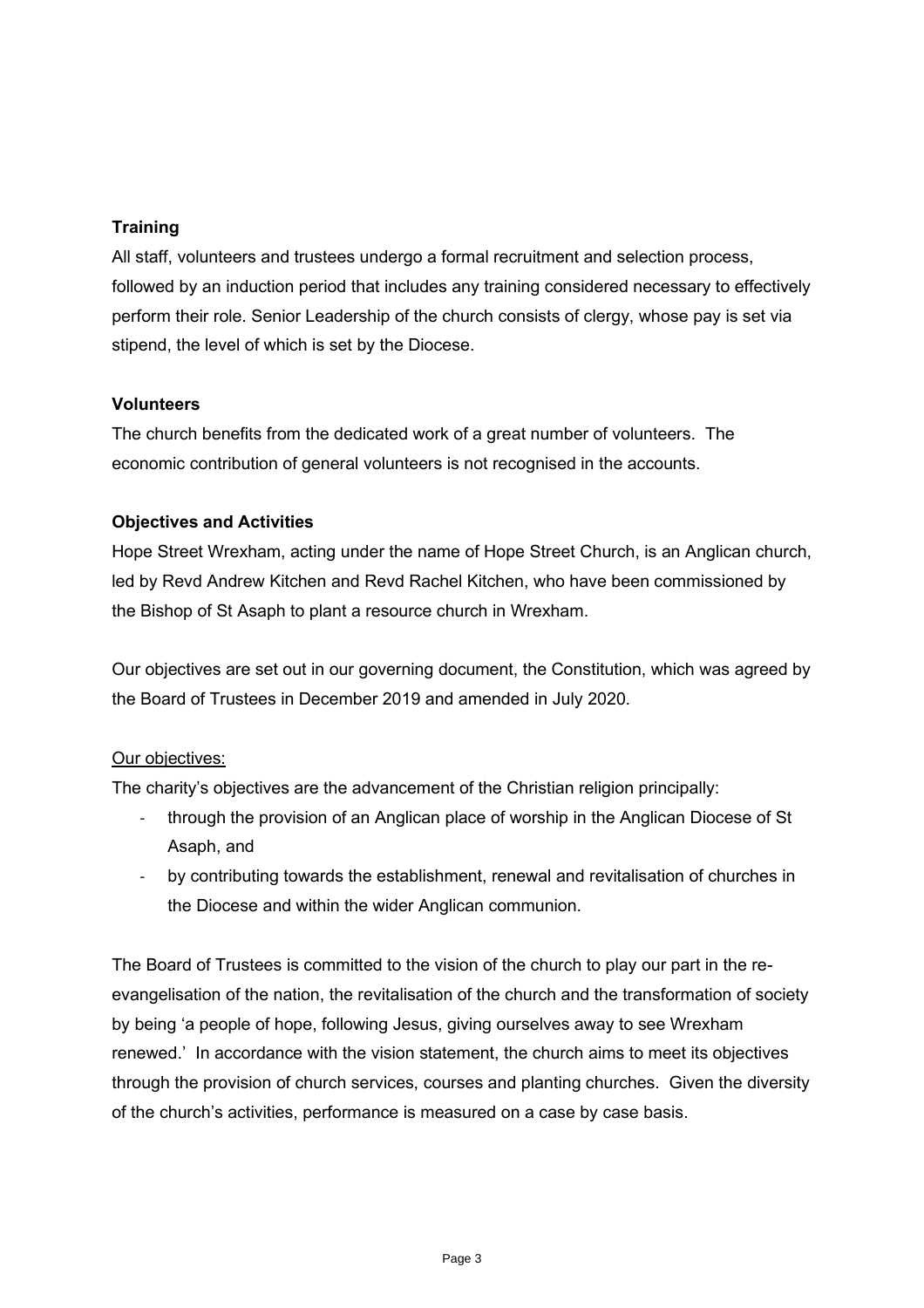# **Public Benefit**

In accordance with our duties as stated in section 17(5) of the Charities Act, we have considered the guidance provided by the Charity Commission regarding public benefit. This public benefit has been demonstrated by the activities undertaken since inception of the charity outlined in this document.

# **Achievements and Performance**

Since the charity was formed all decisions made and the structure put in place will help us deliver our vision as stated above.

The start of the church took place in the context of the Covid pandemic and associated restrictions on public worship and gatherings, particularly in the spring and winter of 2020. Most of the key staff team moved to Wrexham in summer 2020. Delays to the programme of building refurbishment meant that for the reporting period the premises at 1 Hope Street were unable to be occupied or used. This significantly affected Hope Street's plans and the majority of activities took place in an online format. However, the church still grew broadly in line with projections.

Highlights of the first period of the charity include:

**Hope Street Vision sessions** - Three vision evenings were held in August gathering those interested to set out the vision of the church, connecting with over 40 adults.

**Alpha Online** - Alpha is an 11 week course designed to help people ask the big questions of life, faith and meaning. An Online Alpha ran in October, engaging 48 people to explore and discuss their beliefs and the message of Christianity.

**Online hangouts –** Key to the first phase of the church has been to engage with as many people as possible. In a period of isolation the church ran three online hangouts, including 'The Big Hope Street Quiz' which had 17 teams and over 150 attendees. **Students -** 150 welcome packs distributed to new students at Glyndwr university during Freshers week in September.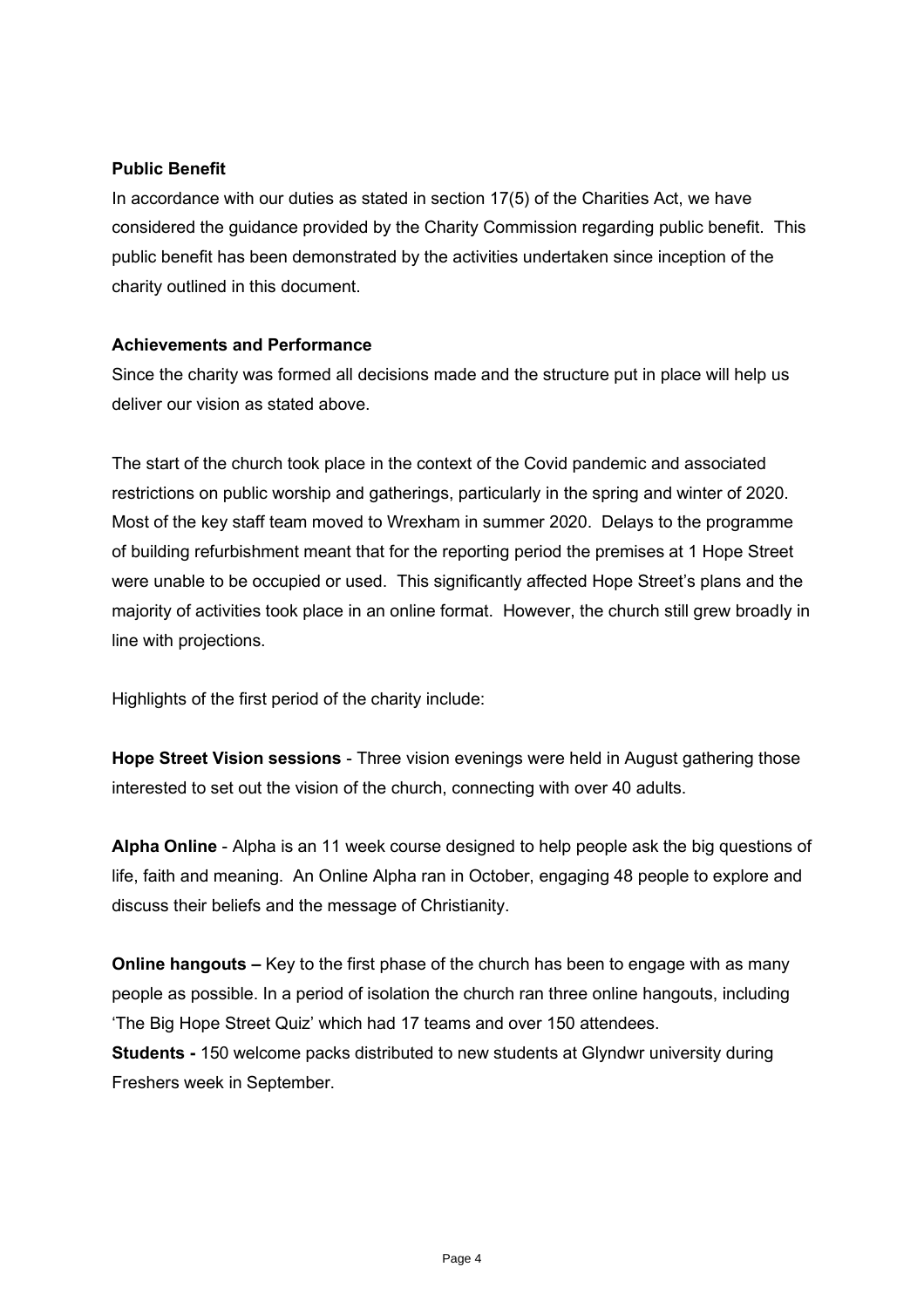**Phase 2&3 of the Building Project began** – The refurbishment of the former Burton store at 1 Hope Street by the Diocese of St Asaph began in 2019. Following some delays the refurbishment is now set to be completed in early 2021.

**Children and Youth** - Youth groups started online for both 11-14 and 15-18 age groups. Hope Street kids began a fortnightly YouTube broadcast, delivering craft packs to families in the area who then watched online. Bouncing Beans, a parents and toddlers group began online also.

**Love Christmas** - Over the Christmas period over 200 boxes were delivered to those alone or struggling at Christmas, including students unable to return home for Christmas, older people, families connected with the youth project at Caia Park and vulnerably housed through CAIS contacts.

**Hope Street Online services**. In October we began online services, reaching many in rural areas as well as those who would usually come in person. This included Carols Online, watched by over 500 people.

# **Volunteers**

Intrinsic to the realisation of the vision of Hope Street is the mobilising of the congregation in volunteering activities. Whilst this has been more challenging with lockdown restrictions in certain aspects it is expected that as restrictions ease in 2021 all aspects of its ministry will be supported by volunteers. This includes Sunday services, worship, kids and youth teams, as well as midweek courses, groups and social action activities.

# **Key Risks and Uncertainties**

The key risks and uncertainties that the trustees foresee at this stage are any further delays in the refurbishment and building works, as well as its costs. Careful attention has been paid to the risks associated with extension of time claims as a result of Covid-19. The project relies on the recruitment and retention of key staff that have experience of the ethos of a resourcing church and recruiting for the outstanding roles is also a risk.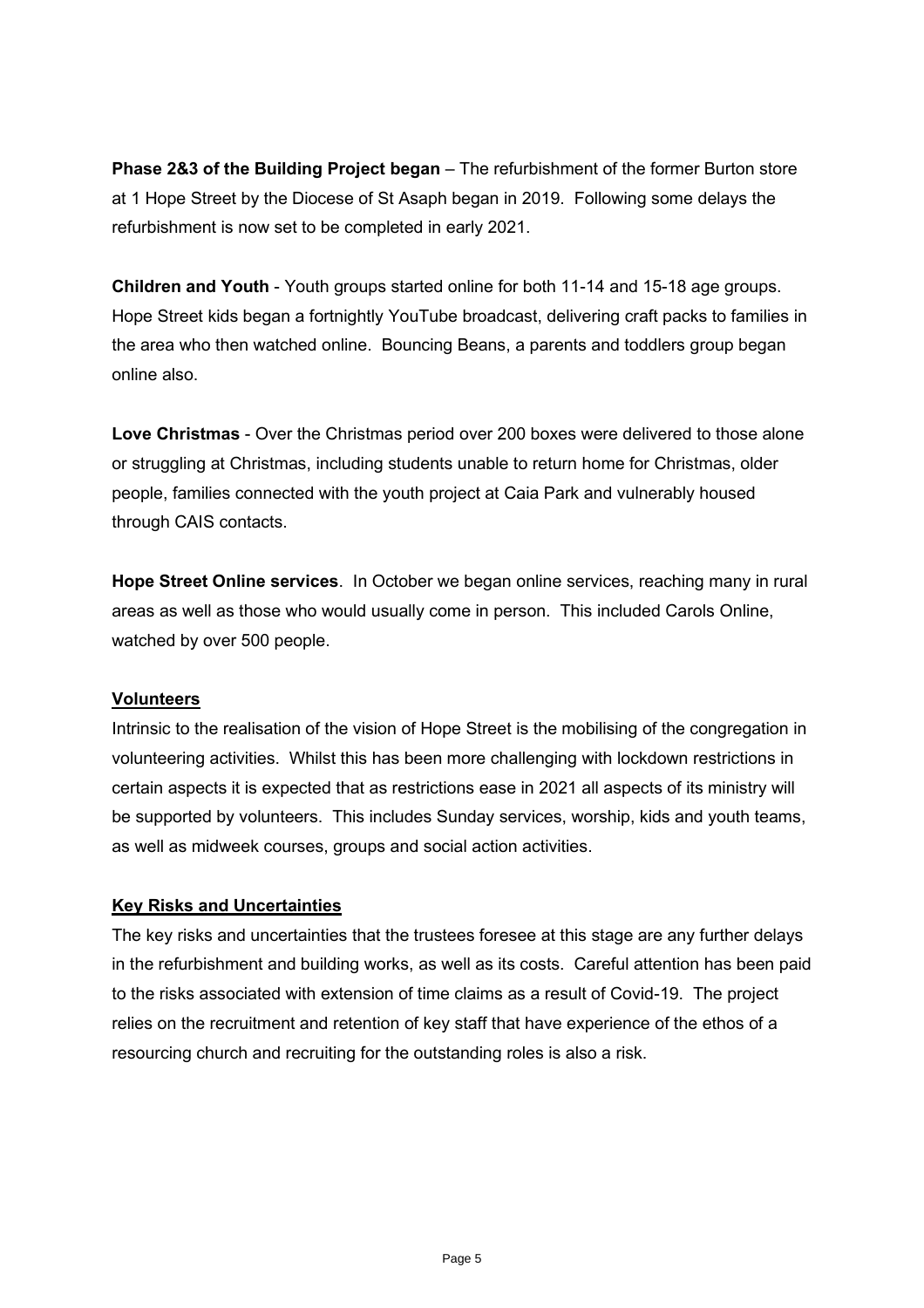# **Financial Review**

Hope Street Wrexham was incorporated in December 2019 however its banking account became active on 11 July 2020 with all payments and receipts for the church commencing from that date. Prior to that date transactions relating to Hope Street Church such as salaries and set up costs went through the Diocese of St Asaph accounts and these have been included in this financial statement.

In the period ended 31/12/2020 the total income of the Charity came to £172,900 of which £65,800 was restricted.

The principle funding sources of the charity are the Evangelism Fund [EF] grants totalling £101,800, a CRT grant totalling £50k and giving from the congregation totalling £21,100 including gift aid.

Expenditure totalled £55,000 of which £5,400 was restricted. Funds carried forward totalled £117,900 of which £60,800 was restricted.

The details behind these figures are shown in the attached financial statements.

# **Covid-19 and going concern**

Please note the above risks and uncertainties. The trustees are confident that with the guaranteed income stream from the EF grants and ongoing support of the congregation, and appropriate management of expenditure, the church is a going concern and will continue to be financially viable during the current crisis. The budgets for 2022 will be prepared in line with the financial considerations circumstances at the end of 2021 and trustees are confident they will be able to prepare a balanced budget given the continued support of the congregation and EF funding.

# **Reserves Policy**

The Board of Trustees are aware of the need to maintain sufficient reserves. Once fully established it is expected that £40,000, representing three months of relevant costs, will be held in reserve. Free reserves at the end of 2020 totalled £57,100 representing about 4 months of 2021 budgeted unrestricted expenditure.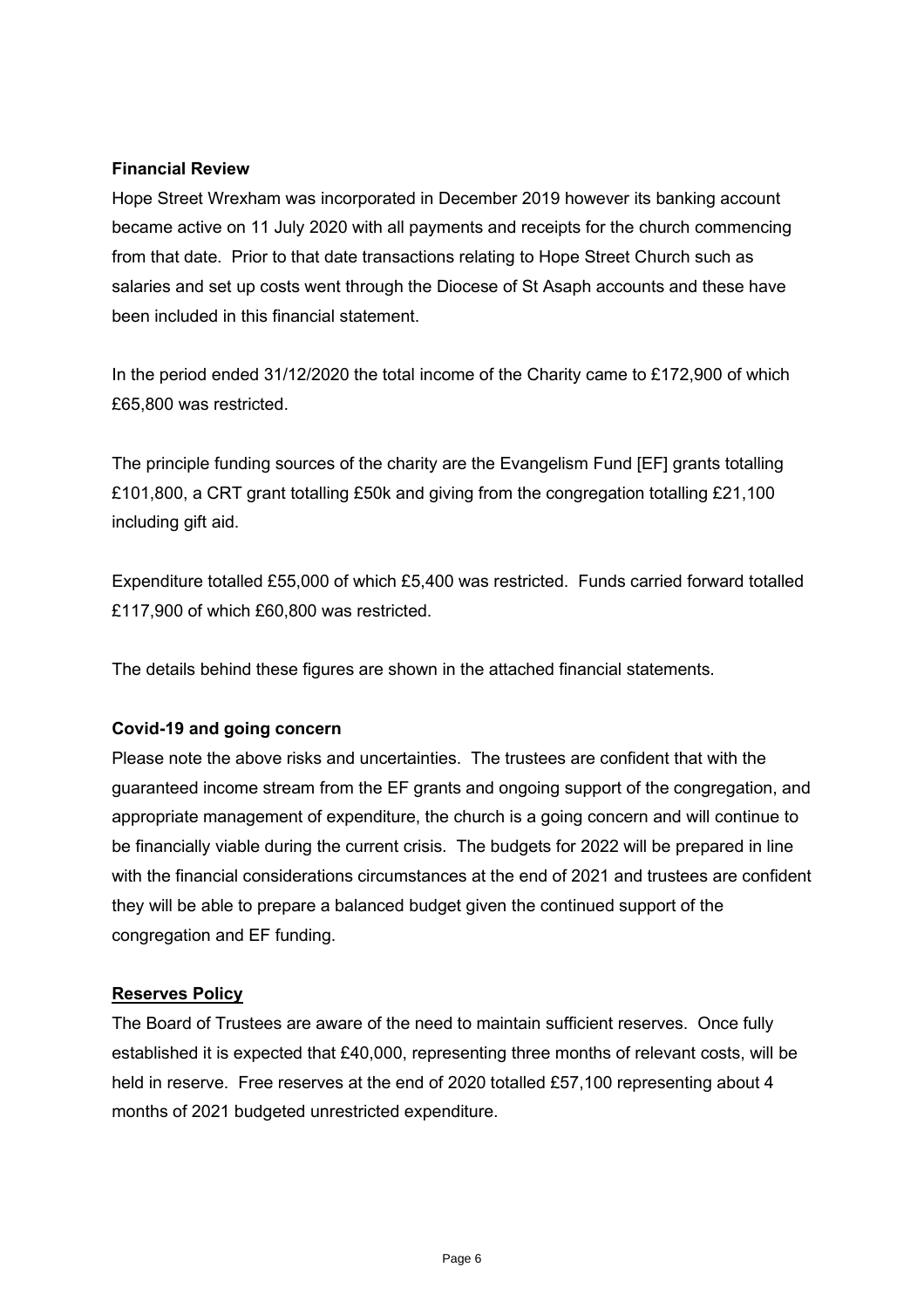# **Safeguarding**

The Board of Trustees have adopted the Diocese of St Asaph's safeguarding policy relating to children, young people and vulnerable adults and appointed Rev Luke Bristowe as Safeguarding Officer. The safeguarding officer and all relevant staff have completed the necessary diocese training in safeguarding young people and vulnerable adults.

# **The Board of Trustees responsibilities in relation to the Financial Statements**

Charity law requires us as Trustees to prepare financial statements for each accounting year which record the receipts and payments of the charity for the year.

We are responsible for keeping proper accounting records which disclose with reasonable accuracy at any time the financial position of the charity and enable us to ensure that the financial statements comply with the Charities Act 2011.

We also have a responsibility to safeguard the assets of the charity and to take reasonable steps to prevent fraud or any other irregularities.

This report was approved by the trustees and signed on their behalf by:

# **Rev'd Andrew Kitchen**

Date: 22/12/2021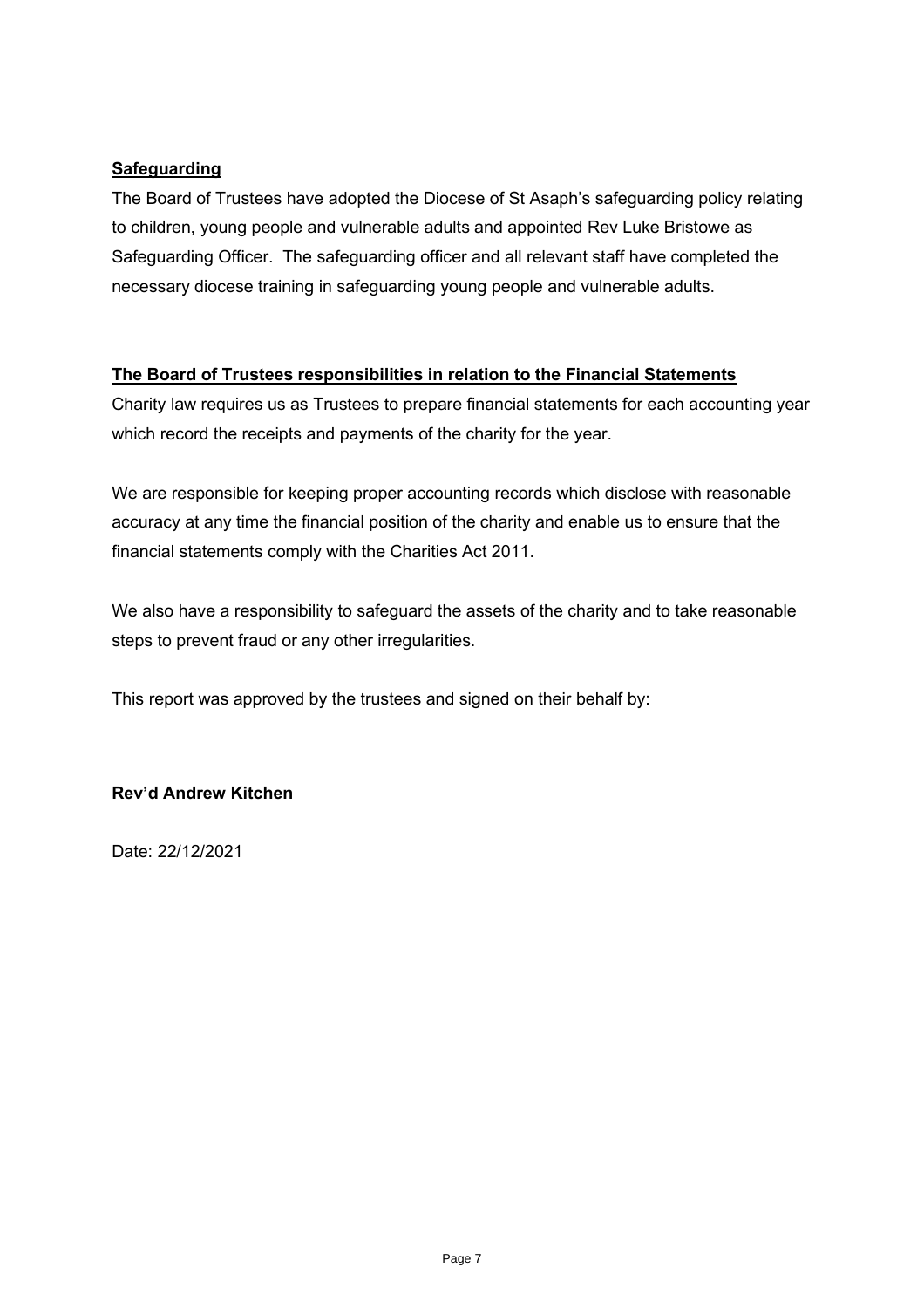## **INDEPENDENT EXAMINER'S REPORT**

## **TO THE TRUSTEES OF**

## **HOPE STREET WREXHAM**

I report to the trustees on my examination of the accounts of Hope Street Wrexham ('the charity') for the year ended 31 December 2020 on pages 9 to 12 following.

## **Responsibilities and basis of report**

As the trustees of the charity you are responsible for the preparation of the accounts in accordance with the requirements of the Charities Act 2011 ('the 2011 Act').

I report in respect of my examination of the charity's accounts carried out under section 145 of the 2011 Act and in carrying out my examination I have followed all the applicable Directions given by the Charity Commission under section 145(5)(b) of the 2011 Act.

### **Independent examiner's statement**

I have completed my examination. I confirm that no material matters have come to my attention in connection with the examination giving me cause to believe that in any material respect:

1. accounting records were not kept in accordance with section 130 of the 2011 Act; or

2. the accounts do not accord with the accounting records.

I have no concerns and have come across no other matters in connection with the examination to which attention should be drawn in order to enable a proper understanding of the accounts to be reached.

Jaimée Young

Stewardship 1 Lamb's Passage LONDON EC1Y 8AB

Date: 23 December 2021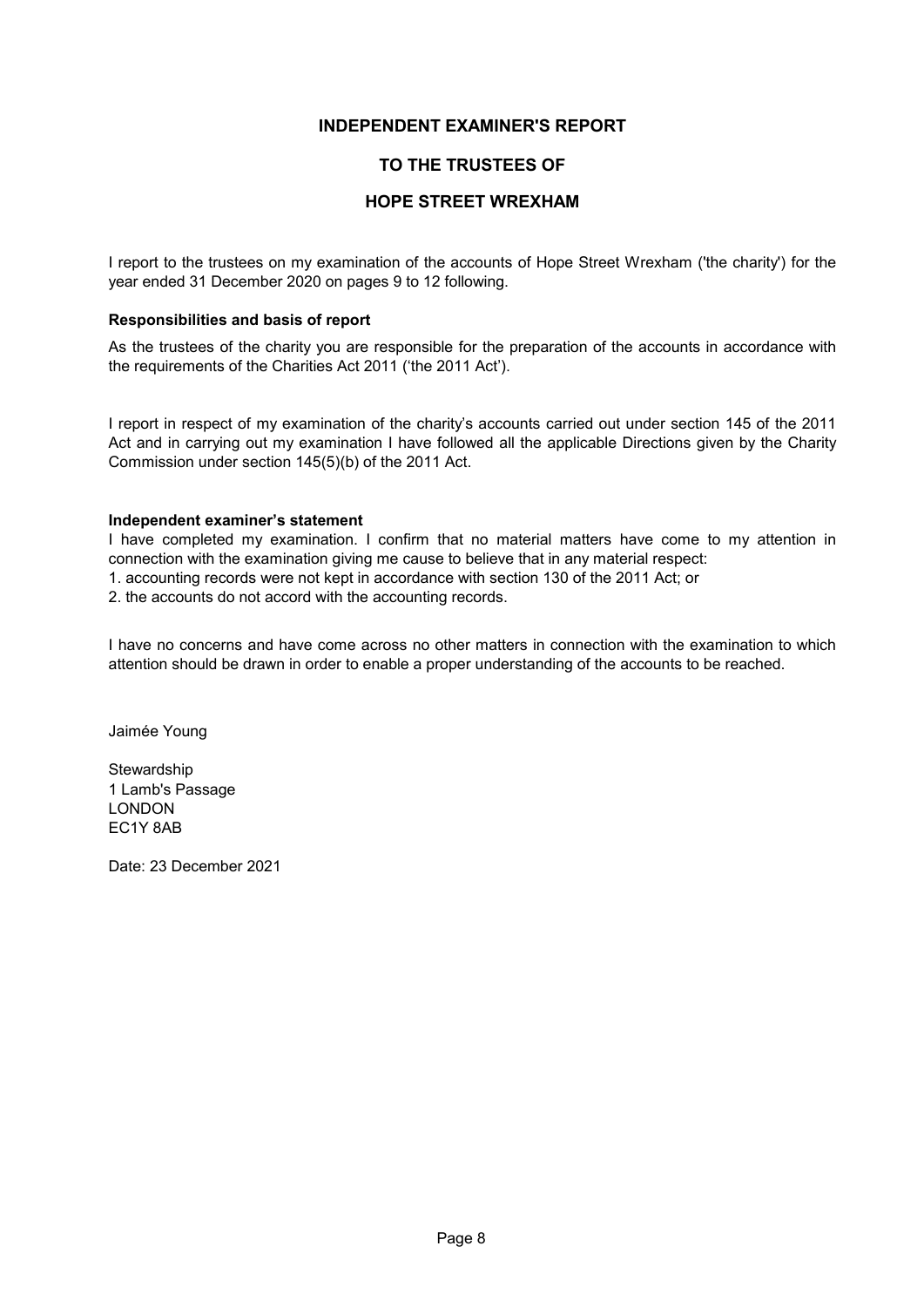## **RECEIPTS AND PAYMENTS ACCOUNT**

## **FOR THE YEAR ENDED 31 DECEMBER 2020**

|                                                                                  |                | <b>Unrestricted Funds</b> |              |            |         |  |
|----------------------------------------------------------------------------------|----------------|---------------------------|--------------|------------|---------|--|
|                                                                                  |                | General                   | Designated   | Restricted | Total   |  |
|                                                                                  |                | Funds                     | <b>Funds</b> | Funds      | 2020    |  |
|                                                                                  | <b>Notes</b>   | £                         | £            | £          | £       |  |
| <b>Income receipts</b>                                                           |                |                           |              |            |         |  |
| Donations                                                                        |                | 4,307                     | 500          | 13,252     | 18,059  |  |
| Gift aid receipts                                                                |                | 517                       |              | 2,526      | 3,043   |  |
| Other grants                                                                     |                |                           | 101,786      | 50,000     | 151,786 |  |
| <b>Total receipts</b>                                                            |                | 4,824                     | 102,286      | 65,778     | 172,888 |  |
| <b>Payments</b>                                                                  |                |                           |              |            |         |  |
| relation<br>charitable<br>Payments<br>in<br>to<br>activities undertaken directly | $\overline{2}$ | 40                        | 49,268       | 5,367      | 54,674  |  |
| Grants paid in relation to<br>charitable<br>activities undertaken by others      | 3              |                           | 340          |            | 340     |  |
| <b>Total payments</b>                                                            |                | 40                        | 49,608       | 5,367      | 55,015  |  |
| Net of receipts<br>(payments)<br>before<br>$\sqrt{ }$<br>transfers               |                | 4,784                     | 52,678       | 60,411     | 117,873 |  |
| Transfers between funds                                                          | 5              | (362)                     |              | 362        |         |  |
| Net movement in funds                                                            |                | 4,422                     | 52,678       | 60,773     | 117,873 |  |
| Cash funds as at last year end                                                   |                |                           |              |            |         |  |
| Cash funds at this year end                                                      | Α              | 4,422                     | 52,678       | 60,773     | 117,873 |  |

The notes on pages 11 - 12 form part of these accounts.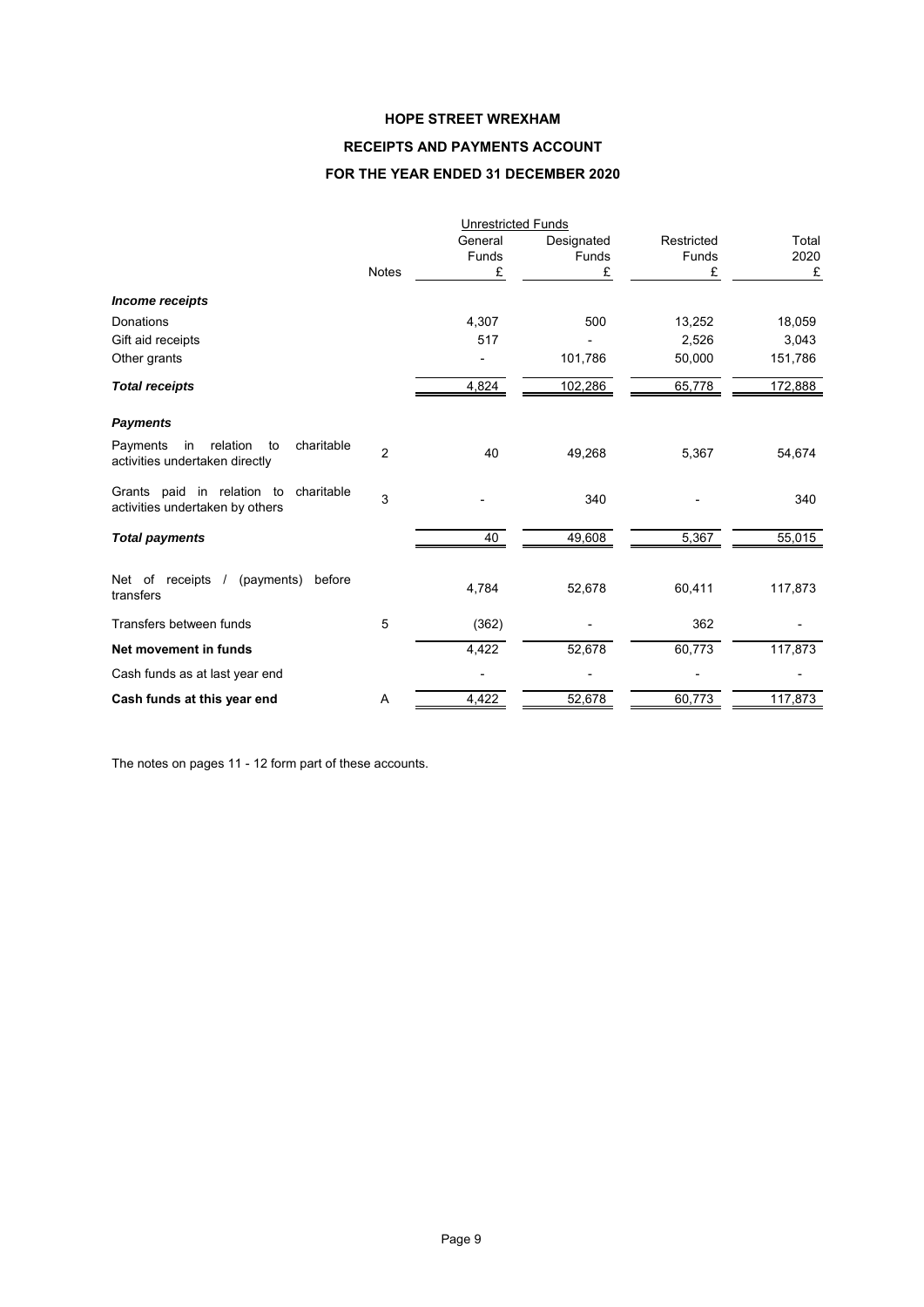## **STATEMENT OF ASSETS AND LIABILITIES**

## **FOR THE YEAR ENDED 31 DECEMBER 2020**

|    | <b>Unrestricted Funds</b>                                       |                       |                          |                          |                    |  |
|----|-----------------------------------------------------------------|-----------------------|--------------------------|--------------------------|--------------------|--|
|    |                                                                 | General<br>funds<br>£ | Designated<br>funds<br>£ | Restricted<br>funds<br>£ | Total<br>2020<br>£ |  |
|    | A Cash funds                                                    |                       |                          |                          |                    |  |
|    | Cash at bank with immediate access                              | 4,422<br>4,422        | 52,678<br>52,678         | 60,773<br>60,773         | 117,873<br>117,873 |  |
| в  | Other monetary assets                                           |                       |                          |                          |                    |  |
|    | Gift aid due to charity                                         |                       |                          |                          |                    |  |
| C. | Liabilities                                                     |                       |                          |                          |                    |  |
|    | Falling due within one year:<br>Fee for Independent Examination | 1,020<br>1,020        |                          |                          | 1,020<br>1,020     |  |
|    | D Assets retained for charity's own use                         |                       |                          |                          | 2020<br>£          |  |
|    | Equipment                                                       |                       |                          |                          | 13,073<br>13.073   |  |

The trustees have used insurance values as the trustees are unable to reliably estimate current values; insurance values may differ materially from current values.

## **E Guarantees and secured debts**

The charity has not given any guarantees and has not provided its assets as security for any liabilities.

The accounts were approved by the trustees and signed on their behalf

by date and the control of the control of the control of the control of the control of the control of the control of the control of the control of the control of the control of the control of the control of the control of

Andrew Kitchen 2021 **22 December 2021** 

The notes on pages 11 - 12 form part of these accounts.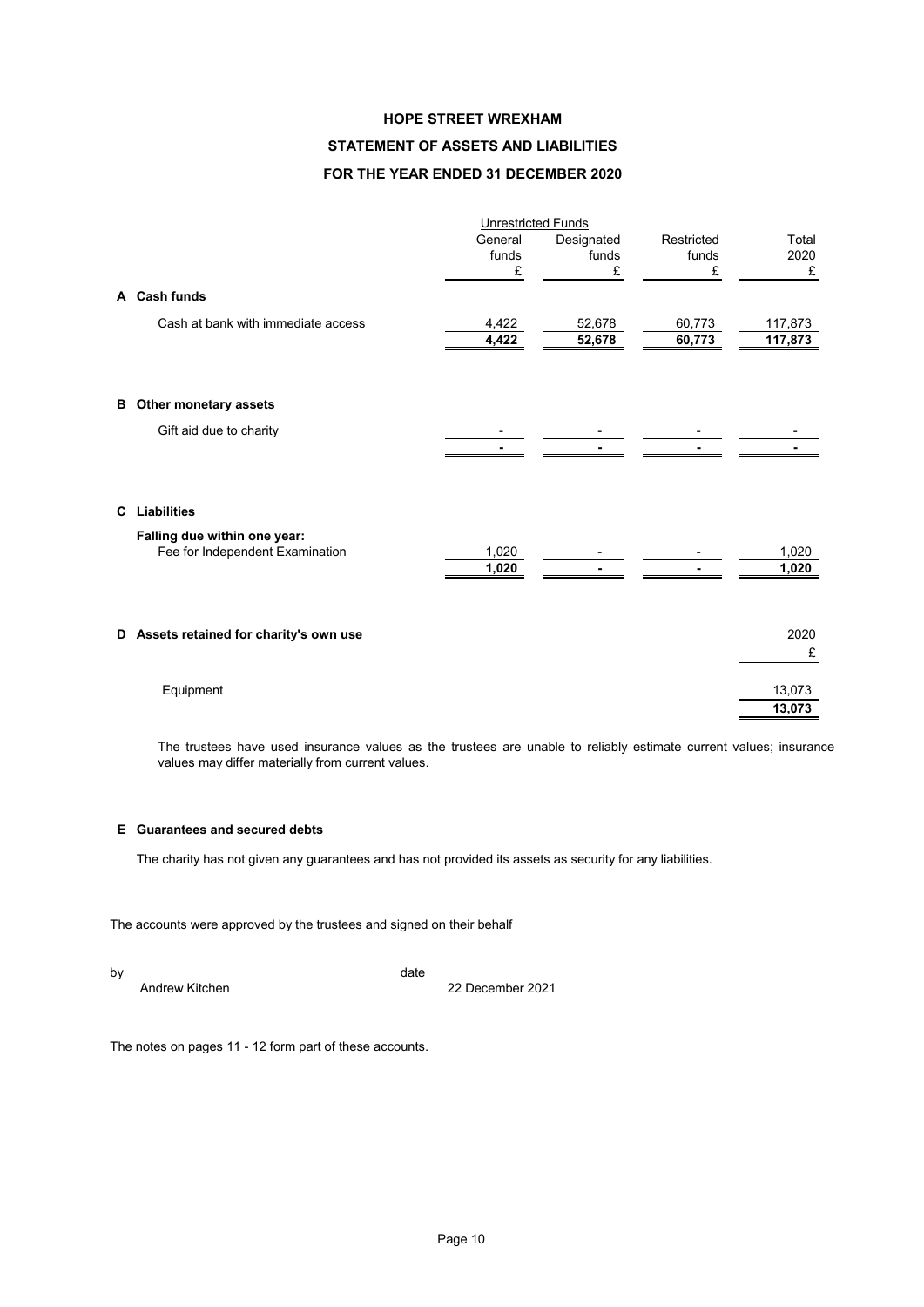#### **NOTES TO THE ACCOUNTS**

#### **FOR THE YEAR ENDED 31 DECEMBER 2020**

#### **1 Accounting policies**

The accounts have been prepared on a receipts and payments basis and comprise a statement that shows the charity's receipts and payments, a statement that summarises the charity's assets and liabilities and related notes. The accountancy profession have determined that only accounts prepared in accordance with applicable accounting standards present a 'true and fair' view and, as these receipts and payments accounts have not (and cannot) be prepared in accordance with accounting standards, these accounts do not present (and are not intended to present) a 'true and fair' view of the charity's financial activities and state of affairs.

General funds are unrestricted funds which are available for use at the discretion of the trustees in furtherance of the general objectives of the charity. Designated funds comprise unrestricted funds that have been set aside by the trustees for particular purposes. Restricted funds are donations which are to be used in accordance with specific restrictions imposed by donors; they include donations received from appeals for specific activities or projects.

|                                                                   |        | <b>Unrestricted Funds</b> |                     |                     |               |
|-------------------------------------------------------------------|--------|---------------------------|---------------------|---------------------|---------------|
|                                                                   |        | General<br>funds          | Designated<br>funds | Restricted<br>Funds | Total<br>2020 |
|                                                                   |        | £                         | £                   | £                   | £             |
| Payments in relation to charitable activities undertaken directly |        |                           |                     |                     |               |
| Employment                                                        | Note 4 |                           | 28,131              |                     | 28,131        |
| Staff expenses and training                                       |        | ۰                         | 628                 | 1,417               | 2,045         |
| Technology and equipment                                          |        |                           | 11,115              | 120                 | 11,236        |
| Hope Street café                                                  |        |                           | 1,644               |                     | 1,644         |
| Repairs and maintenance                                           |        | -                         | 307                 |                     | 307           |
| Ministry and outreach                                             |        |                           | 5,837               | 1,725               | 7,562         |
| Insurance                                                         |        |                           | 120                 |                     | 120           |
| Governance and professional fees                                  |        |                           | 942                 |                     | 942           |
| Administration and support                                        |        |                           | 544                 | 2,103               | 2,647         |
| Other costs                                                       |        | 40                        | -                   |                     | 40            |
|                                                                   |        | 40                        | 49,268              | 5,367               | 54,674        |

#### **3 Grants and gifts paid to others**

| In, |  |  |
|-----|--|--|
|     |  |  |

#### **4 Transactions with related parties**

The trustees Andrew and Rachel Kitchen (who are clergy members) receive a stipend from the Diocese so the cost of these stipends is not included in the above employment cost.

No other payments were made to trustees or persons related to them, except for reimbursement of expenses paid out on behalf of the charity.